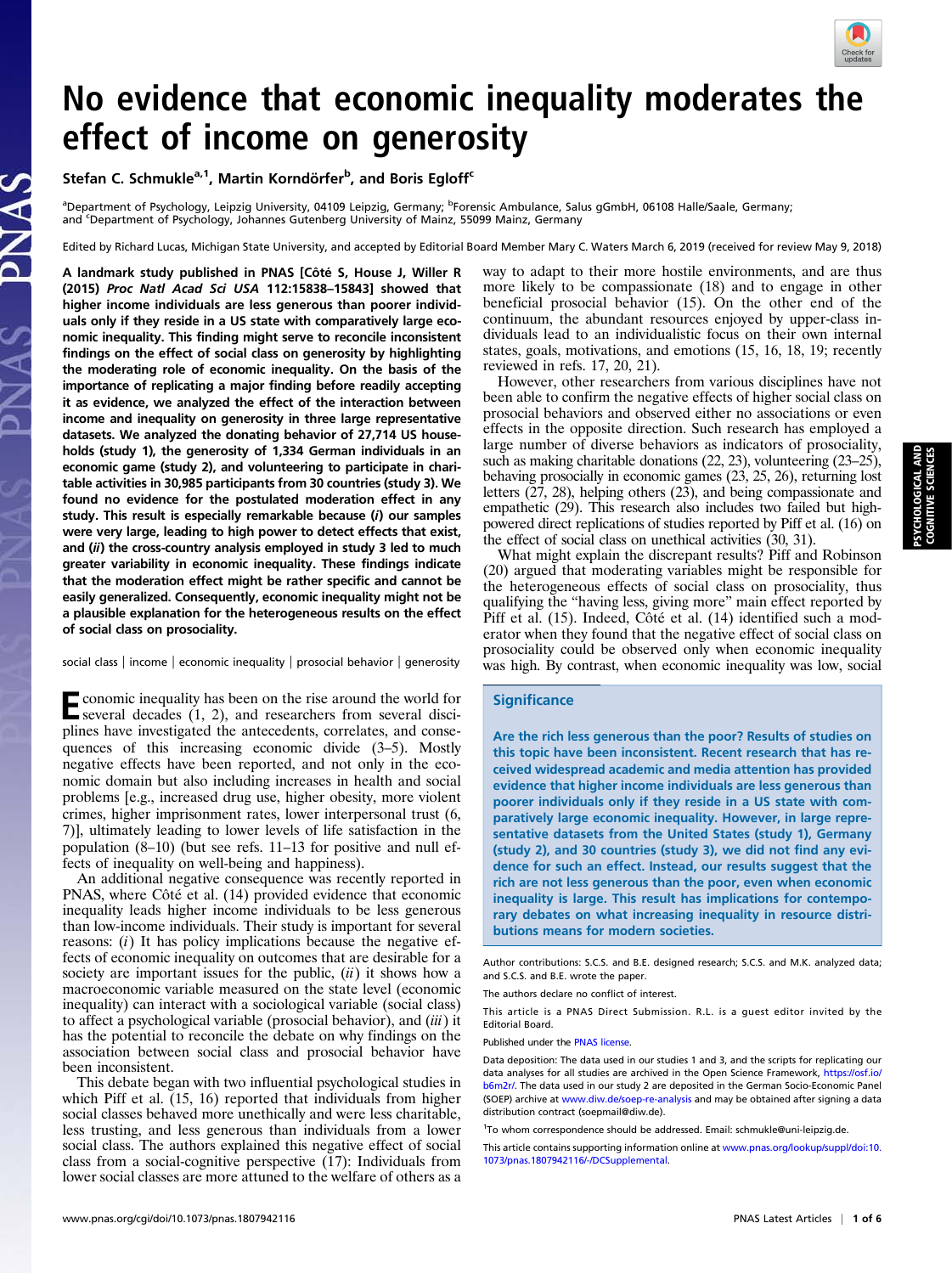class and prosocial behavior were even positively related, whereas they found no effects when all participants were considered together. Specifically, higher income individuals were less generous in an economic game than poorer individuals only when they resided in a US state that was plagued by comparatively large economic inequality (study 1) or only when a perception of high inequality was induced experimentally (study 2). Different levels of economic inequality may thus explain why individuals from a lower social class were more generous in the US sample (a country with comparatively high inequality) of Piff at al. (15), whereas we (23) found the opposite effect in a German sample (a country with lower inequality). The explanation for this moderating effect is that in less equal environments, higher income individuals perceive a wider gap between themselves and low-income individuals, which leads higher income individuals to have a sense of entitlement and ultimately reduces their prosocial behavior (14, 20).

In sum, the "inequality as a moderator of the relation between social class and prosociality" explanation seems to be theoretically compelling and empirically sound. However, can one article comprising two studies really provide a definitive answer and resolve the debate on the effects of social class on prosocial behavior? Certainly not. A few conceptually related recent studies might be interpreted as additional evidence in support of the central claim of Côté et al. (14). From 1917 to 2012, higher income individuals in the United States donated less in years when inequality was high than in years when inequality was low (32). In the laboratory, individuals with more resources in a public goods game acted more selfishly when resources were markedly unequal than when resources were more equally distributed (33), at least as long as resource inequality was visible to the participants (34). Finally, passersby in a wealthy area supported a "millionaire tax" less often in the presence of a homeless person (a signal of inequality) than in the presence of a professional-looking person (35).

At the same time, other conceptually related findings might be interpreted as evidence against the claim of Côté et al. (14). First, experimentally inducing a tendency to accept and endorse inequalities in society moderated the relation between individual power and charitable giving, but in exactly the opposite direction than what would be expected from the previously described studies. When instructed to provide reasons in support of societal inequality, individuals high in power donated more, whereas when instructed to provide reasons against societal inequality, those low in power behaved more generously (36). Second, not only did millionaires give more in economic games than any other group studied in the literature before but they were also more generous toward individuals with lower incomes in a setting with high inequality (dictator game: the other participant could not punish unfair behavior) compared with a more equal setting (ultimatum game: the other participant could punish unfair behavior) (37). Third, in a natural experiment in Indian schools, integrating poor students into elite private schools, and thus making economic inequality salient, led students from affluent families to be more prosocial, generous, and egalitarian (38).

In view of this inconclusive current state of studies and recent evidence for a rather low rate of successful replications in psychology (39), the issues of reproducibility and replicability are major issues not only in psychology but in science in general (40). For instance, the National Academy of Sciences organized a colloquium on this issue (41) and initiated a committee on reproducibility and replicability in December 2017 (42). We support the idea that replications should become the norm rather than the exception before new findings are readily accepted, even when such findings appear to be plausible and desirable (43, 44). As the importance of a study increases, it is even more essential to confirm the reproducibility and replicability of that research, and importance might be defined through a study's theoretical weight, societal implications, influence through citations, or mass appeal (45). As argued above, all these descriptors of importance are fulfilled for the association between social class and prosociality in general and especially for the potential

moderating effect of economic inequality. For these reasons, we sought to test whether we would be able to find this Income  $\times$ Inequality interaction in three large datasets that we analyzed previously regarding the effects of social class on prosocial behavior (23). Data and analysis scripts are provided at <https://osf.io/b6m2r/>.

# Study 1

In study 1, we tried to replicate the Income  $\times$  Inequality interaction in a large and reasonably representative US sample, the American Consumer Expenditure Survey (CEX) (46). In this survey, households from 41 US states were asked about their yearly household income and the amount of charitable contributions they made during the last 3 mo in four quarterly interviews across a year. We used CEX data collected between 2005 and 2012. By using different inclusion criteria, we created two samples for our main analysis: For sample A, we included only households that participated in all four interviews within a given year and for which all variables relevant for our analyses were available  $(n = 27,714)$ . This inclusion criterion maximized data quality at the expense of excluding many households. For sample B, we relaxed the demands on data quality to maximize sample size and included households that participated in at least two of the four interviews ( $n = 43,739$ ). If necessary, the yearly amount of donations was extrapolated from the available information (more information about the CEX data and our samples is provided in [SI Appendix](https://www.pnas.org/lookup/suppl/doi:10.1073/pnas.1807942116/-/DCSupplemental), [Supplementary Information Text](https://www.pnas.org/lookup/suppl/doi:10.1073/pnas.1807942116/-/DCSupplemental)).

The mean after-tax household incomes were  $$68,204$  (SD = 61,822) and \$65,188 (SD = 61,859) in samples A and B, respectively. Because the distribution of the income variable was skewed (skewness of 2.35 and 2.50), with more household incomes below the mean and some households with very large incomes (medians of \$50,817 and \$47,499), we logarithmized the income variable. On average,  $0.39\%$  and  $0.35\%$  of a household's after-tax income was donated, and 55.32% and 61.94% of households reported donating nothing during the year. Households that reported donating more than  $100\%$  of their yearly income were removed from the main analyses (eight and 12 households).

As a measure of economic inequality between states, we used Gini coefficients, which range from 0 (perfect equality) to 1 (maximal inequality). We retrieved 5-y Gini coefficients from the American Community Survey (47) for the year 2012. Gini coefficients were based on the pretax household income and varied from 0.413 (Alaska) to 0.532 (District of Columbia) between states (mean =  $0.457$ , SD =  $0.022$ ). An overview of the states included in our analysis, along with the corresponding sample size and the Gini coefficients, is provided in SI Appendix[, Table S1](https://www.pnas.org/lookup/suppl/doi:10.1073/pnas.1807942116/-/DCSupplemental).

In our main analysis, we estimated a multilevel Tobit model that adequately dealt with both the nested structure of our data (participants were nested in states) and the zero inflation in the donation variable (more than 50% of households reported donating nothing during the year). In this model, the amount of donations (as percentage of income) was predicted by logarithmized household income, state-level inequality (Gini coefficients), and the cross-level interaction of these two variables. Analogous to the study of Côté et al. (14), income was grand mean-centered, Gini coefficients were centered across states, and covariation was allowed between random slopes and random intercepts.\*

<sup>\*</sup>We grand mean-centered income to test the same statistical hypothesis as Côté et al. (14), that is, the interaction of grand-mean–centered income and across-states–centered Gini indices. However, grand-mean–centered income might be problematic because it includes (i) differences in income between persons within states and (ii) differences in average income between states. In our view, to investigate the hypothesis of whether effects of income on generosity observed within states differ between states with different levels of inequality, it would be more accurate to test the pure cross-level interaction of within-states–centered household income and across-states–centered Gini indices (see ref. 48). We report results for such an analysis in [SI Appendix](https://www.pnas.org/lookup/suppl/doi:10.1073/pnas.1807942116/-/DCSupplemental), Table S13 (study 1) and [SI](https://www.pnas.org/lookup/suppl/doi:10.1073/pnas.1807942116/-/DCSupplemental) Appendix[, Table S14](https://www.pnas.org/lookup/suppl/doi:10.1073/pnas.1807942116/-/DCSupplemental) (study 2). Results were not substantially different, however, because income varies much more within states than between states, thus minimizing the differences between the two analyses. For study 3, this methodological issue did not matter because we standardized income within countries to account for different currencies.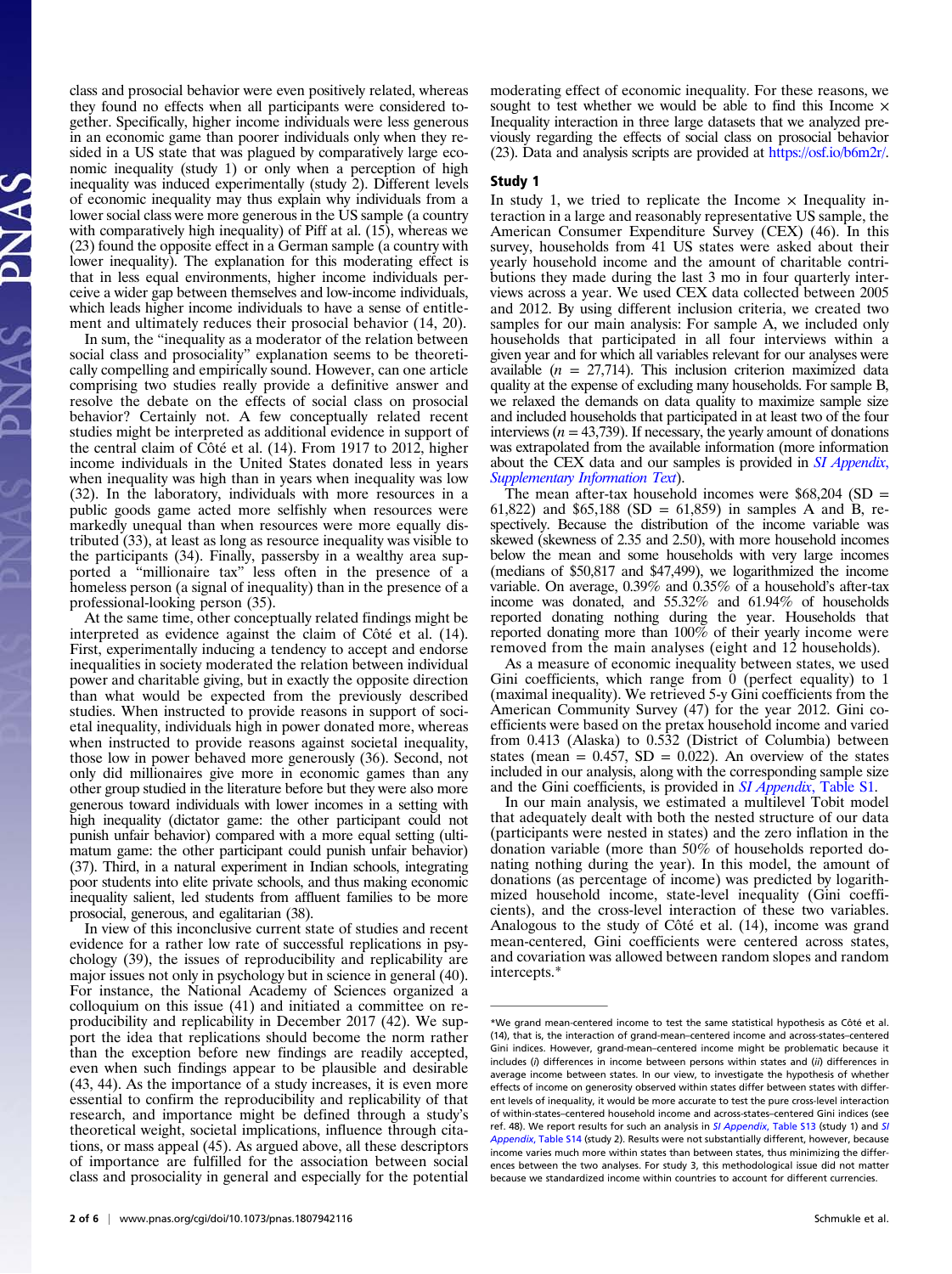| Table 1. Study 1: Results of the multilevel Tobit model |
|---------------------------------------------------------|
| predicting amount donated to charity in percentage of   |
| household income (American CEX)                         |

|                            | Sample A |         | Sample B |         |
|----------------------------|----------|---------|----------|---------|
| Variable                   | b        | P       | b        |         |
| Intercept                  | $-1.59$  | < 0.001 | $-2.09$  | < 0.001 |
| Household income           | 0.40     | < 0.001 | 0.49     | < 0.001 |
| State-level inequality     | $-4.77$  | 0.226   | $-5.43$  | 0.169   |
| Income $\times$ Inequality | $-3.40$  | 0.308   | $-4.28$  | 0.143   |

Households are nested in 41 US states (including the District of Columbia). Household income was logarithmized and grand mean-centered; state-level inequality (Gini index) was centered across states. Sample A includes only households with complete data ( $n = 27,714$ ), and sample B includes all households that participated in at least two of the four interviews ( $n =$ 43,739). SEs and z values are provided in [SI Appendix](https://www.pnas.org/lookup/suppl/doi:10.1073/pnas.1807942116/-/DCSupplemental), Table S2.

The results for sample A ( $n = 27,714$ ) and sample B ( $n =$ 43,739) are presented in Table 1. Most importantly, the interaction between income and inequality was not significant in either sample ( $b = -3.40$ ,  $P = 0.31$ ;  $b = -4.28$ ,  $P = 0.14$ ). Instead, we observed a significant positive main effect of household income on donations ( $b = 0.40, P < 0.001$ ;  $b = 0.49, P < 0.001$ ) but no main effect of state-level inequality. In addition, we computed the effect of income on the amount of donations separately for each of the 41 states. Fig. 1A illustrates this result. The effect of income indeed varied substantially between states, but the size of this effect was not related to state-level inequality (Gini indices), reflecting the nonsignificant interaction in our analyses.

We also conducted several robustness analyses. First, we specified a model that was identical to the one used by Côté et al. (14), that is, a linear mixed model with nonlogarithmized income. Second, we used a logistic multilevel model with no donating versus donating as the dependent variable. Third, we analyzed two additional samples with other inclusion criteria. Fourth, we used yearspecific Gini coefficients to consider differences in economic inequality across years in which households were interviewed. Fifth, we conducted analyses that included households with donations that exceeded 100% of their yearly income. However, in none of these robustness analyses was the interaction between inequality and income on percentage of donations significant (results are provided in SI Appendix[, Tables S3](https://www.pnas.org/lookup/suppl/doi:10.1073/pnas.1807942116/-/DCSupplemental)–[S7](https://www.pnas.org/lookup/suppl/doi:10.1073/pnas.1807942116/-/DCSupplemental)).

To summarize, we did not find the postulated interaction between household income and state-level inequality on generosity in any of our analyses, although our sample sizes  $(n = 27, 714)$  and  $n = 43,739$ ) were 18- and 29-fold larger, respectively, than the sample size  $(n = 1,498)$  of Côté et al. (14). One could argue, however, that the CEX dataset included households from only 41 US states, whereas Côté et al. (14) analyzed participants from all 51 states (from  $n = 2$  to  $n = 166$  participants from each state; [SI](https://www.pnas.org/lookup/suppl/doi:10.1073/pnas.1807942116/-/DCSupplemental) Appendix[, Table S1\)](https://www.pnas.org/lookup/suppl/doi:10.1073/pnas.1807942116/-/DCSupplemental) and that, for this reason, the power of our analysis to detect the cross-level interaction might actually not have been higher than that in the study by Côté et al. (14) despite our much larger sample size. For this reason, we conducted a Monte Carlo power analysis with 1,000 simulations to estimate the power to detect the cross-level interaction reported in study 1 of Côté et al. (14) at an alpha level of 0.05 (the code for the power analysis is provided at <https://osf.io/b6m2r/> and explained in detail in SI Appendix, [Supplementary Information Text](https://www.pnas.org/lookup/suppl/doi:10.1073/pnas.1807942116/-/DCSupplemental)). The simulations showed that even for our smaller sample A, the statistical power was above 99.9% (in 1,000 simulations, there



Fig. 1. Association between generous behavior and income in each of the states (or countries) for each of our analyses. Single dots display, separately for each state, the regression coefficients when predicting generous behavior [study 1 (A): amount of donations in percentage of income; study 2 (B): points transferred to another player in an economic game; study 3 (C): volunteering to participate in charitable activities] by logarithmized household income (for study 2, states with fewer than 10 observations were not included in the figure). Error bars represent the 95% confidence interval for each of these statespecific regression coefficients. The blue line displays the linear association between state-level economic inequality (Gini coefficients) and the state-specific regression coefficients (weighted by sample size), with the light blue area showing the SE for this association. The figure shows that the association between generous behavior and income does not become negative with increasing state-level income inequality as suggested by Côté et al. (14). Instead, we found neither an increase nor a decrease in regression coefficients in studies 1 and 2 and even an increase in study 3. This reflects the nonsignificant interaction effects in studies 1 and 2 and the significant positive interaction effect in study 3 (results are provided in Tables 1–3).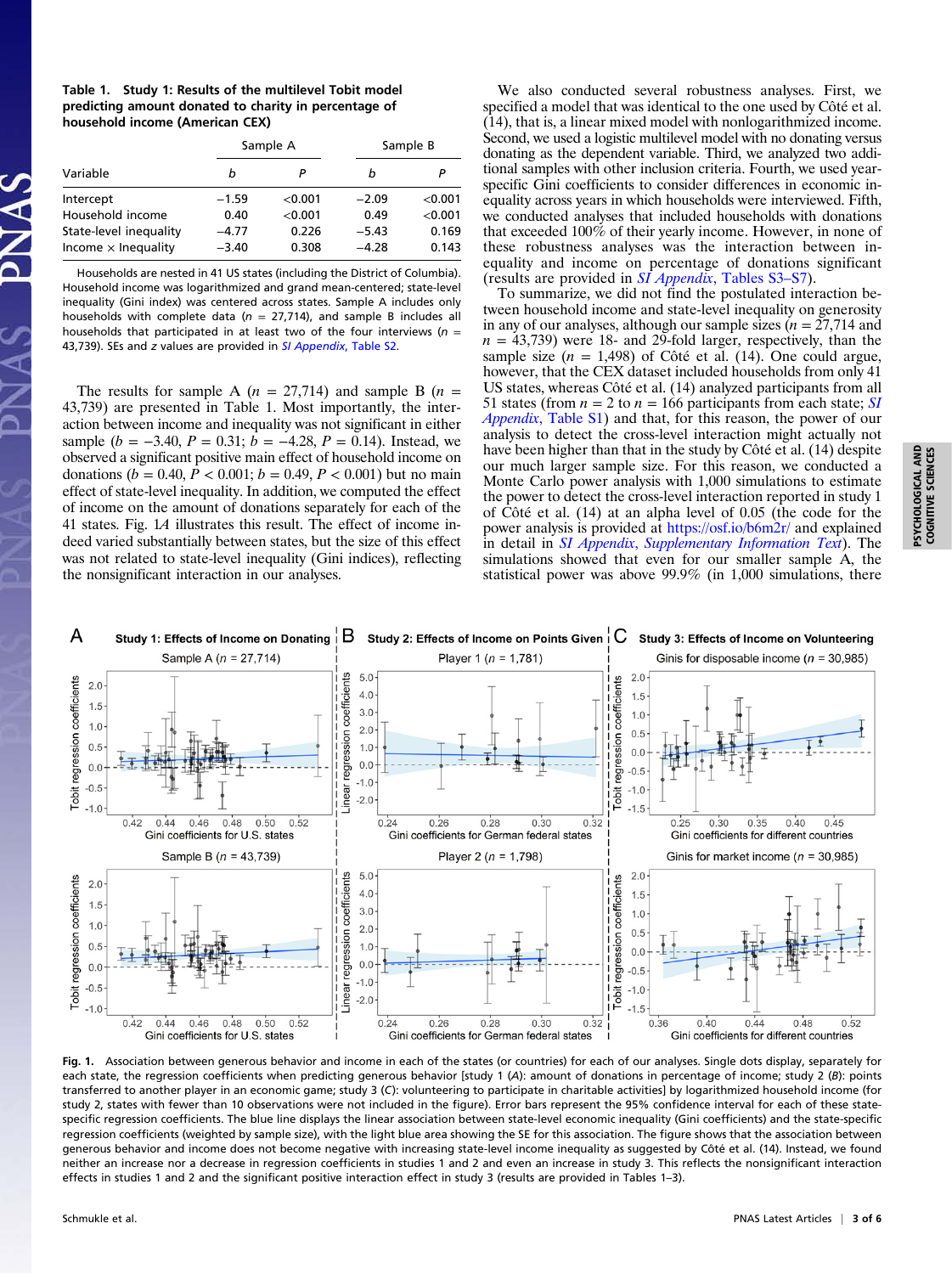was not even one simulation in which the cross-level interaction was not significant), demonstrating that our statistical power was indeed more than sufficient and that we could safely conclude from the null finding that there was indeed no interaction effect in our study.

#### Study 2

Nevertheless, because the real-life generous behavior in study 1 was not directly observed but was instead self-reported, such reports have the potential to be biased by self-presentation strategies, and higher income individuals may be particularly affected by such strategies. Thus, in study 2, we attempted to replicate the postulated Income  $\times$  Inequality interaction with data from the German Socio-Economic Panel (SOEP) (49), a nationally representative longitudinal survey of private households in Germany (50). In 2003–2005, a randomly selected subsample was asked to play an economic game that was similar to the one used by Côté et al. (14) in that participants could behave generously by giving money to another player. We had information on behavior in the economic game and income for 1,334 participants (678 women), with a mean age of 49.3 y (SD = 17.2) and a mean household income of  $33,395 \in (SD = 18,118,$ median = 30,392 $\epsilon$ ; more information is provided in *[SI Appendix](https://www.pnas.org/lookup/suppl/doi:10.1073/pnas.1807942116/-/DCSupplemental)*, [Supplementary Information Text](https://www.pnas.org/lookup/suppl/doi:10.1073/pnas.1807942116/-/DCSupplemental)).

In the economic game, participants were assigned the role of either player 1 or player  $2(667$  participants each). Both players received 10 points as seed capital and could either keep these points for themselves or fully or partially allocate them to the other player. For nontransferred points, players earned  $1 \in$ , and for received points, they earned  $2 \in \mathbb{R}$ . Because player 2's decision was made after being told how many points player 1 transferred to him or her, we controlled for the number of points sent by player 1 when we analyzed player 2. Please note that player 2 was not allowed to send back the points received from player 1 (i.e., both players could send between 0 and 10 points). Participants had the opportunity to play the game three times in the years 2003–2005.

Similar to the United States, Germany is divided into several federal states (totaling 16). As a state measure of economic inequality, we retrieved the 2005 Gini coefficients from the German Federal Statistical Office (51). The Gini coefficients were based on posttax household income and ranged from 0.24 (Saxonia) to 0.32 (Hamburg) (mean = 0.281,  $SD = 0.022$ ).

We estimated two linear multilevel models (one for player 1 and one for player 2) with three levels (observations nested in participants nested in states) predicting the amount given in the economic game by logarithmized household income, state-level inequality (Gini coefficients), and the cross-level interaction of these two variables. The results for the model are presented in Table 2. Most importantly, the interaction between income and inequality was not significant for player 1 ( $b = 7.73, P = 0.53$ ) or for player 2 ( $b = 1.03$ ,  $P = 0.88$ ). Instead, similar to study 1, we observed an at least marginally significant positive main effect of household income (player 1:  $b = 0.57$ ,  $P = 0.005$ ; player 2:  $b =$ 0.27,  $P = 0.063$ ) but no robust main effect of state-level inequality. Fig. 1B shows the effect of income on the transferred points separately for each of the German federal states. The size of this effect was not related to the state-level economic inequality (Gini coefficients) for either player.

For a better comparison with the analyses provided by Côté et al. (14), we also analyzed our model with nonlogarithmized household income. Again, the interaction between income and inequality was not significant for player 1 or for player 2. Results for this analysis are presented in *SI Appendix*, Table S9

As in study 1, we estimated the statistical power for finding a significant interaction using Monte Carlo simulations based on the effects reported by Côté et al. (14). However, we were not able to conduct a direct power simulation for the three-level mixed model on the basis of the effects reported by Côté et al. (14) because those data had a two-level structure. Therefore, we conducted two different two-level power analyses to estimate the

power of our study 2. As a lower bound estimate, we computed the power for our study assuming that every participant was assessed only once instead of up to three times, which obviously strongly underestimated the true power. As an upper bound estimate, we computed the power under the assumption that all of our observations were independent (more information on the power analyses is provided in SI Appendix, [Supplementary In](https://www.pnas.org/lookup/suppl/doi:10.1073/pnas.1807942116/-/DCSupplemental)[formation Text](https://www.pnas.org/lookup/suppl/doi:10.1073/pnas.1807942116/-/DCSupplemental)). Because both the overall number of participants and the number of states were smaller than in study 1, the statistical power of study 2 was also substantially lower, with power estimated to lie between 65.2% and 87.4% for the analysis of player 1 and between 63.6% and 81.8% for the analysis of player 2. Nevertheless, our results are still indicative of a null effect for the Income  $\times$  Inequality interaction because we did not observe a significant interaction for either of the two players, and because the combined statistical power to find a significant effect in at least one of the two analyses was between 86.9% and 98.6%.

It should be noted that the average state-level Gini coefficient was substantially lower in Germany (mean  $= 0.281$  in our study 2) than in the United States  $[mean = 0.459; value taken from$ study 1 of Côté et al. (14)]. However, these state-level Gini coefficients between the United States and Germany are not directly comparable because they are based on pretax or posttax income, respectively. On a country level, Gini estimates calculated in a comparative fashion are provided by the Standardized World Income Inequality Database (SWIID) (52) and suggest that the difference between the United States and Germany in economic inequality is actually much smaller. Gini estimates based on pretax, pretransfer market income are not different at all between the United States and Germany (0.495 for the United States and 0.511 for Germany), and only when estimates are based on posttax, posttransfer disposable income is inequality somewhat lower in Germany (0.370 for the United States and 0.284 for Germany; all estimates are for 2005). Most important for our analysis, however, variability in the Gini coefficients was similar between German federal states in our study  $2 (SD = 0.0217)$  and between US states in the original study by Côté et al.  $(SD = 0.0224)$  (14), showing that both studies suffered from relatively low heterogeneity in income inequality. Thus, for our next study, we decided to analyze data from different countries rather than from different states in one country so that we could test for the interaction in data with much greater variability in inequality, including countries with Gini coefficients lower than in Germany and higher than in the United States.

### Table 2. Study 2: Results of the multilevel linear model predicting number of points given to another player in the economic game (German Socio-Economic Panel)

|                            | Player 1 |         | Player 2 |         |
|----------------------------|----------|---------|----------|---------|
| Variable                   | b        | Ρ       | b        | P       |
| Intercept                  | 5.07     | < 0.001 | 4.84     | < 0.001 |
| Household income           | 0.57     | 0.005   | 0.27     | 0.063   |
| State-level inequality     | 10.36    | 0.081   | 1.08     | 0.850   |
| Income $\times$ Inequality | 7.73     | 0.526   | 1.03     | 0.879   |
| Year                       |          |         |          |         |
| 2004                       | 0.31     | 0.006   | $-0.04$  | 0.735   |
| 2005                       | 0.56     | < 0.001 | 0.09     | 0.445   |
| Received by player 1       |          |         | 0.39     | < 0.001 |

Model for player 1: 1,781 observations of  $n = 667$  participants, nested in 14 federal German states. Model for player 2: 1,798 observations of  $n = 667$ participants, nested in 13 federal German states. Logarithmized household income and points received by player 1 were grand mean-centered; statelevel inequality (Gini index) was centered across states, and the year was dummy-coded with 2003 as the reference year. SEs and z values are provided in [SI Appendix](https://www.pnas.org/lookup/suppl/doi:10.1073/pnas.1807942116/-/DCSupplemental), Table S8.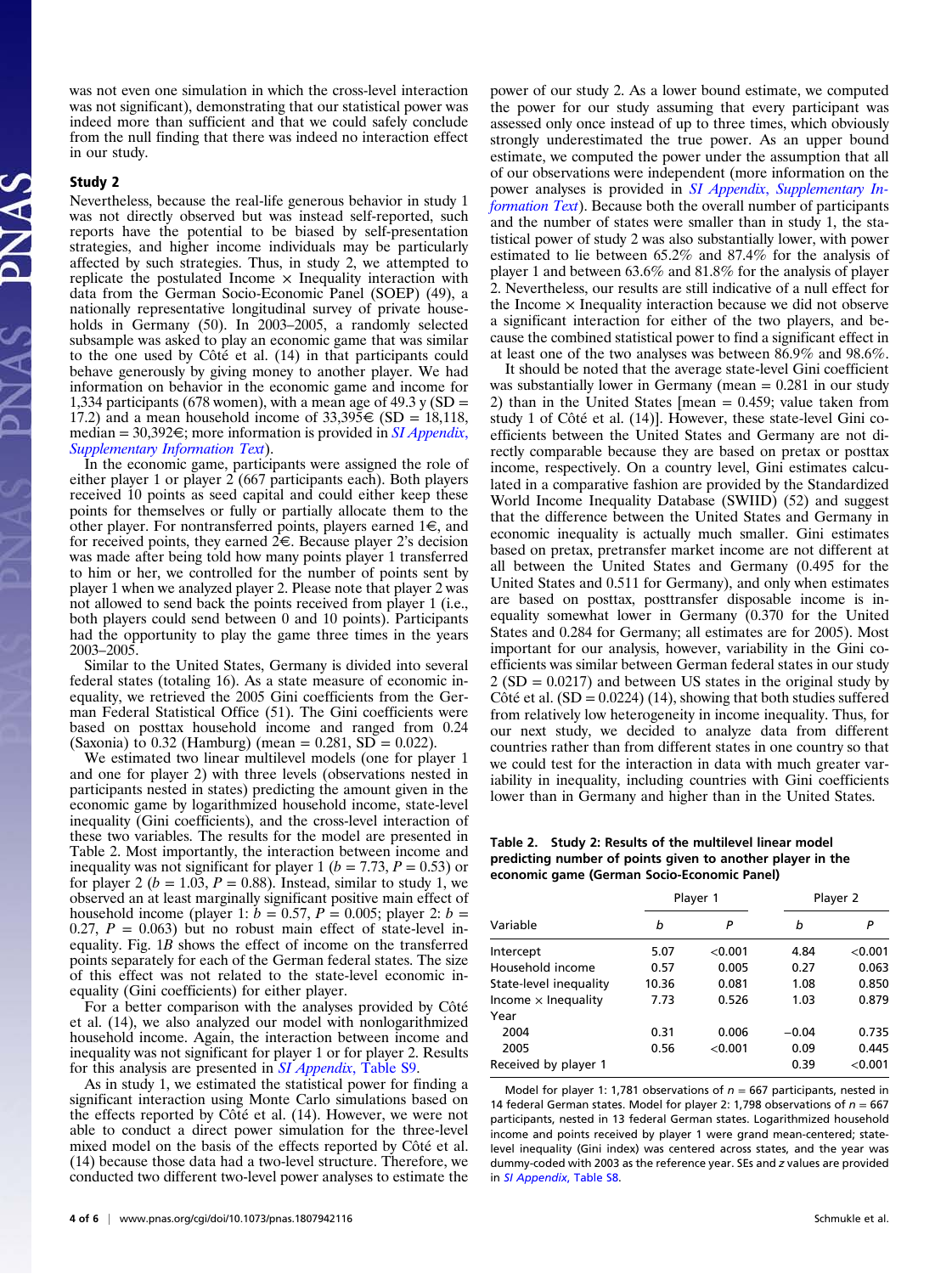#### Study 3

For this aim, in study 3, we analyzed data from the International Social Survey Program (ISSP) (53), which annually collects representative data for different countries from all over the world. In 1998, the ISSP survey contained a question about how often participants volunteered to participate in charitable activities in the past 12 mo. Overall, 73.79% reported that they did not volunteer to participate in charitable activities; 13.35% indicated yes, once or twice; 5.04% indicated yes, three to five times; and 7.82% indicated yes, six or more times. In total, we had information on volunteering and household income for 30,985 participants from 30 countries (16,366 women; mean age =  $45.22$  y, SD = 16.72; more information is provided in [SI](https://www.pnas.org/lookup/suppl/doi:10.1073/pnas.1807942116/-/DCSupplemental) Appendix, [Supplementary Information Text](https://www.pnas.org/lookup/suppl/doi:10.1073/pnas.1807942116/-/DCSupplemental)).

To measure country-level income inequality, we used Gini estimates from the SWIID (51) for 1998. Based on the disposable income, Gini estimates varied from 0.227 (Denmark) to 0.486 (Chile), and variability was much larger than in the other studies  $(\text{mean} = 0.309, SD = 0.060)$ . For market income, Gini estimates varied from 0.364 (Bulgaria) to  $0.528$  (Chile) (mean =  $0.461$ , SD = 0.040). Given the large heterogeneity in income inequality across countries and the large sample size, it is not surprising that we had an extremely high statistical power of above 99.9% to find an effect of the size reported by Côté et al. (14).

In our main analysis, we estimated a multilevel Tobit model that adequately dealt with the zero inflation in the volunteering variable (more than 70% of the participants reported that they did not volunteer). In this analysis, participants were nested in countries, and the amount of volunteering was predicted by logarithmized household income (standardized per country to account for the different currencies), country-level inequality (Gini coefficients), and the cross-level interaction of these two variables. The results are presented in Table 3. The analyses showed a significantly positive interaction between income and inequality both for Gini estimates based on disposable income  $(b = 1.82, P = 0.004)$  and for Gini estimates based on market income ( $b = 2.26$ ,  $P = 0.028$ ). Fig. 1C illustrates this interaction by showing that in countries with greater economic inequality, the effect of income on volunteering was more positive (the wealthier volunteered more) than in countries that had greater equality. Thus, the direction of the interaction was opposite the effect postulated by Côté et al. (14). In addition to the interaction effect, we found marginally significant general positive effects of income and no main effects of economic inequality.

For a better comparison with the analyses provided by Côté et al. (14), we also analyzed hierarchical linear models with nonlogarithmized household income. Finally, we computed a multilevel logistic regression in addition to our main analysis, with the dichotomous answer "volunteering" versus "no volunteering" as the dependent variable. Again, the interaction between income and inequality was positive in all of these analyses (SI Appendix[, Tables S11 and S12](https://www.pnas.org/lookup/suppl/doi:10.1073/pnas.1807942116/-/DCSupplemental)).

#### Discussion

In two studies involving US samples, Côté et al. (14) reported evidence that only under high economic inequality were higher income individuals less generous in an economic game than lower income individuals. We were not able to find this moderation effect (i) in a similar, but about 20-fold larger, US sample with donating behavior as a real-life measure of generosity;  $(ii)$ for a similar behavioral measure of generosity in a German sample; and *(iii)* in a large-scale cross-country analysis of generosity with much greater variability in economic inequality. We were able to rule out the possibility that low statistical power might have caused these null effects. Indeed, the statistical power was extremely high (>99.9%) in studies 1 and 3 and at least sufficient (>80%) in study 2. Furthermore, in study 3, we even found a significant interaction effect in the direction opposite the one postulated by Côté et al. (14). Besides this central result of our study, we also did not find any evidence for negative main effects of high economic inequality or high income on any

#### Table 3. Study 3: Results of the multilevel Tobit model predicting volunteering to participate in charitable activities (ISSP)

|                            |         | Disposable<br>income inequality | Market income<br>inequality |         |
|----------------------------|---------|---------------------------------|-----------------------------|---------|
| Variable                   | b       | Р                               | b                           |         |
| Intercept                  | $-1.57$ | < 0.001                         | $-1.57$                     | < 0.001 |
| Household income           | 0.07    | 0.063                           | 0.07                        | 0.076   |
| Country-level inequality   | 2.58    | 0.328                           | 0.65                        | 0.871   |
| Income $\times$ Inequality | 1.82    | 0.004                           | 2.26                        | 0.028   |

 $n = 30,985$  participants, nested in 30 countries. Logarithmized household income was standardized for each country to account for the different currencies, and country-level inequality (Gini index) was centered across countries. Disposable income = posttax, posttransfer income; market income = pretax, pretransfer income. SEs and z values are provided in [SI Appendix](https://www.pnas.org/lookup/suppl/doi:10.1073/pnas.1807942116/-/DCSupplemental), [Table S10](https://www.pnas.org/lookup/suppl/doi:10.1073/pnas.1807942116/-/DCSupplemental).

of our measures of generosity. Instead, the results even suggested a positive effect of income on generosity in many of our analyses, confirming our previous analyses with the same datasets (23).

There are multiple possible and not necessarily mutually exclusive explanations for why we failed to detect the interaction reported by Côté et al. (14). One explanation might be that our measures were not comparable to those used by Côté et al. (14) and might not have measured generosity. According to the Greater Good Science Center at UC Berkeley, however, generosity is defined as the "virtue of giving good things to others freely and abundantly . . . money, possessions, time, attention, aid, encouragement" (ref. 54, p. 8) and charitable giving and volunteering (the dependent variables in our studies 1 and 3) are explicitly mentioned as "generally recognized forms of generosity" (ref. 54, p. 8). Côté et al. (14) also used such a broad definition of generosity and explicitly referred to behaviors such as donating, volunteering, and not behaving unethically in their article. In fact, they aimed to explain the discrepancy in the effects of social class between the studies of Piff et al. (15) and Korndörfer et al. (23) by introducing inequality as a moderator. Because we used the same datasets and dependent variables as Korndörfer et al. (23), the dependent variables in our analyses can be concluded to meet the definition of generosity used by Côté et al. (14).

Second, Côté et al. (14) observed the interaction in both an observational study and an experimental study, and we failed to replicate only the observational part. Thus, the experimental effect could still be replicable. For purposes of illustration, imagine a scenario in which the experimental effect was reproducible but the observational effect was not. In this case, an evident explanation would be that experimentally manipulating income inequality by showing bogus pie charts to Amazon Mechanical Turkers (of which 28.5% did not pass the comprehension checks for the inequality manipulation) is simply not equivalent to living in a more or less unequal state; that is, it is a likely explanation that the experimental manipulation lacks external validity.

A third potential explanation for the discrepant results is that Côté et al. (14) analyzed differences in economic inequality only between US states and that these are rather small in comparison to differences between countries. A priori, however, it should be easier to find inequality effects in data from multiple countries, which show larger variance in economic inequality, than in data from only the United States. Nevertheless, we did not find any evidence for an effect of the interaction between economic inequality and income on generosity in either intercountry or US data.

Thus, at a minimum, our findings indicate that the moderation effect identified by Côté et al. (14), as interesting and plausible as it seems, might be rather specific and cannot be easily generalized to different samples or to other measures of generosity. Consequently, economic inequality might not be a plausible explanation for the heterogeneous results on the effect of social class on prosocial and unethical behaviors as previously suggested (20; publication bias of low-powered studies as an alternative